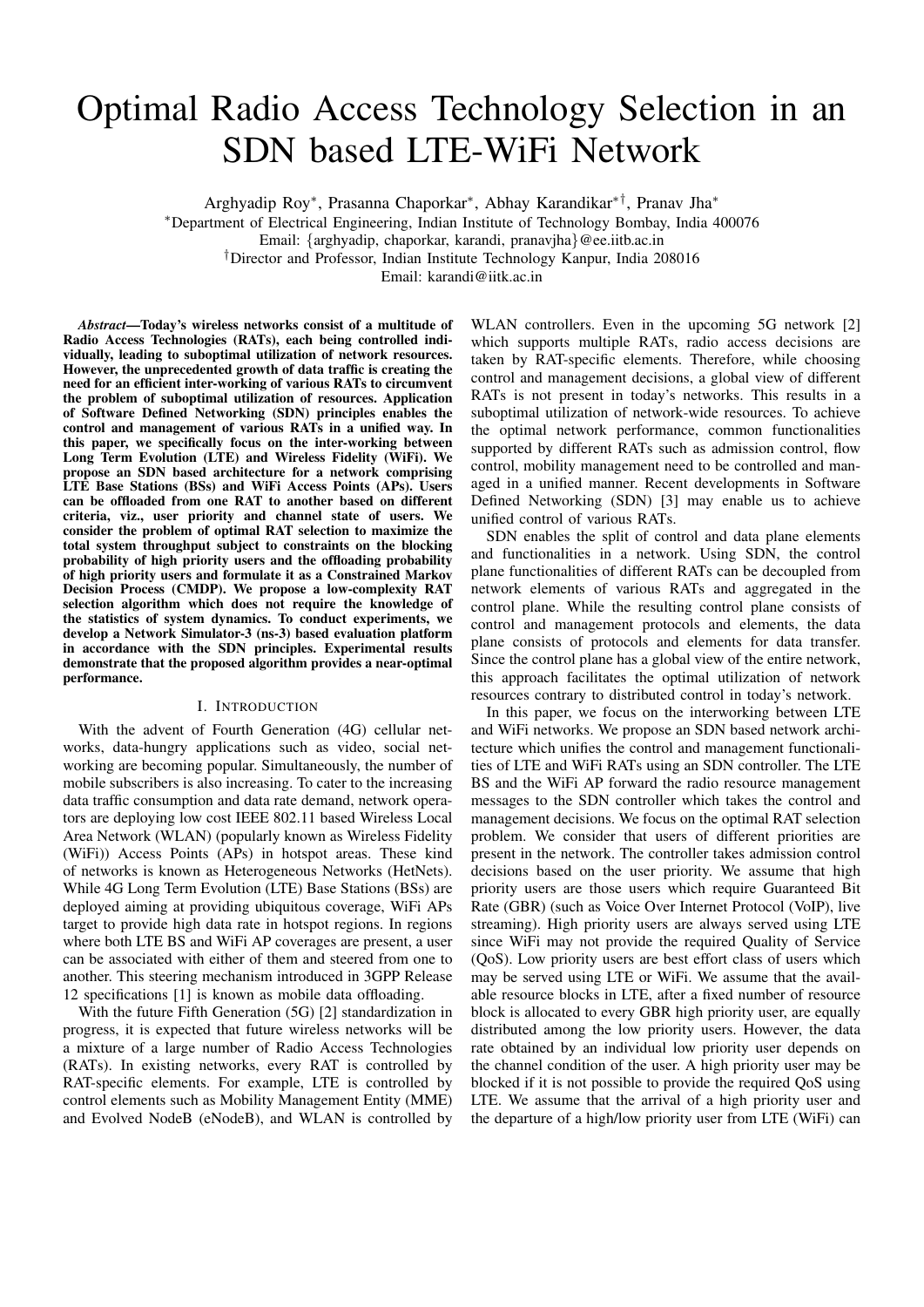trigger the offloading of a low priority user to LTE (WiFi). Our target is to maximize the total system throughput. Generally, WiFi provides better throughput to users compared to LTE when WiFi load is less. However, depending on the channel conditions of the users, under high WiFi load, association with LTE may be preferable since the total throughput in WiFi decreases [4] with load. However, maximizing the total system throughput may result in excessive blocking of high priority users since their contribution towards the total system throughput is usually less than that of low priority users. Therefore, we consider a constraint on the blocking probability of high priority users. This problem has been addressed in our earlier works [5], [6]. However, the channel states of users are not considered in these works. Maximizing the total system throughput subject to a blocking probability constraint [5], [6], may lead to excessive offloading of low priority users. For example, upon the admission of a new high priority user in LTE, an existing low priority user may be offloaded to WiFi. However, if another high priority user departs from LTE, it may be optimal to offload one existing WiFi user to LTE. As a result, it may happen that within a short time interval, one user moves from LTE to WiFi and back to LTE again, leading to 'ping-pong' kind of behavior. Similar instances can occur in case of departures followed by arrivals also. This may generate additional control signaling in the backhaul. To address this, along with the high priority user blocking probability constraint, we also take into account the offloading probability of low priority users (i.e., fraction of offloaded low priority users) as a constraint. This problem can be modeled as a Constrained Markov Decision Process (CMDP) problem.

The conventional Dynamic Programming (DP) methods to solve the CMDP problem is computationally expensive in the face of large state and action spaces. Moreover, the computation of the optimal policy using DP methods requires the knowledge of transition probabilities of the underlying model which are governed by the statistics of the system dynamics, viz., the arrival rates of high and low priority users. This is difficult to obtain in reality. To address these issues, we propose an algorithm based on which RAT selection and offloading decisions can be taken in the SDN controller. Unlike DP based algorithms, the proposed algorithm has low computational and storage complexities. Furthermore, the proposed algorithm does not require the knowledge of the statistics of system dynamics and hence, is suitable for practical implementation. We develop an SDN based evaluation platform in Network Simulator-3 (ns-3) (a discrete event network simulator) to conduct the experiments in an integrated LTE-WiFi network. Building of this platform requires a significant restructuring of existing ns-3 modules. Experimental results demonstrate that the proposed algorithm provides a near-optimal performance.

# *A. Related Work*

RAT selection and offloading solutions proposed in the literature can be mainly classified into two categories, viz., user-initiated [7]–[9] and network-initiated [5], [6], [10], [11]. In [9], "on-the-spot offloading", which always steers a data user to WiFi inside the WiFi coverage, is proposed. In [8], the problem where each user attempts to maximize its own utility is formulated as a non-cooperative game. However, due to the

emergence of SDN as a part of future 5G networks, networkinitiated RAT selection and offloading solutions are gaining popularity. Among the SDN based network-initiated RAT selection and offloading approaches [12]–[15], the authors in [13] consider an SDN-enabled dynamic path selection problem in a multi-RAT system and propose an algorithm which chooses the path based on the rate obtained. The rate obtained takes into account factors like radio conditions, performance requirement of different flows and load conditions. In [14], the authors propose a QoS-aware RAT selection algorithm based on a metric which takes into account bit rate requirements of users and capabilities of different RATs. A user association heuristic which considers multiple traffic classes and scales well with the LTE/WiFi HetNet system, is proposed in [15].

Unlike [5], [6], we consider channel states of users and a constraint on the offloading probability of low priority users for RAT selection. The proposed algorithm in this paper does not require the knowledge of the model. Although model-free learning techniques are adopted in literature [11], contrary to our approach, they still suffer from the curse of dimensionality. The development of SDN based evaluation platform in ns-3 enables us to characterize the performance of our proposed algorithm in a practical LTE-WiFi network.

The rest of the paper is organized as follows. In Section II, we present the system architecture. Section III and IV describe the system model and the problem formulation, respectively. We describe the proposed algorithm in Section V along with an analysis of computational and storage complexities. Performance of the proposed algorithm in the SDN based evaluation platform is described in Section VI. Section VII concludes the paper.

#### II. PROPOSED SYSTEM ARCHITECTURE



Figure 1: SDN based LTE-WiFi architecture.

In this section, we propose an overlay architecture that allows us to handle LTE and WiFi networks together using SDN. The proposed architecture consists of an SDN controller. As demonstrated in Fig.1, the SDN controller handles all control and management related functionalities. To this end, the Radio Resource Management (RRM) unit of the LTE BS is moved to the SDN controller. In effect, decision making related functionalities are implemented in the SDN controller which has a unified view of the entire network. RRM related control messages sent by users in LTE are forwarded by the LTE BS to the SDN controller. For example, the Radio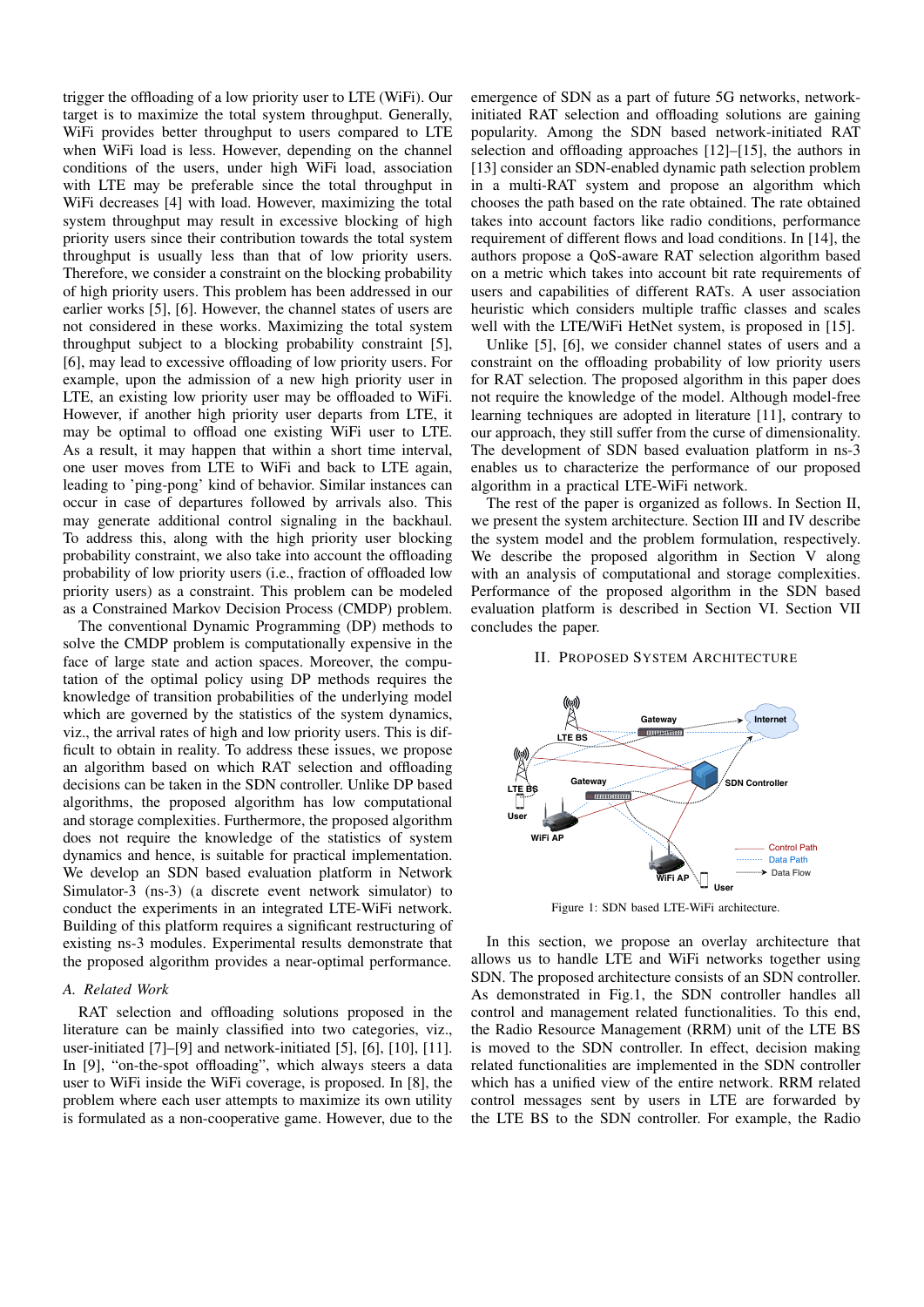Resource Control (RRC) connection request message reaches the controller via the LTE BS. Remaining functionalities of RRC after the removal of RRM, remains in the LTE BS. Similarly, the association request message is forwarded by the WiFi AP to the SDN controller. In spite of the fact that we have a single controller, scalability issues do not arise since only a small fraction of control signals (which are RRM related) is handled by the SDN controller. Note that channel condition information of users is needed for taking RAT selection and offloading decisions. For this purpose, channel condition information of users are forwarded to the SDN controller at the time of association of users.

## III. SYSTEM MODEL



Figure 2: SDN based LTE-WiFi network.

The system model described in Fig. 2 consists of an LTE BS and a WiFi AP inside the coverage area of the LTE BS. The LTE BS and the WiFi AP are connected to the SDN controller using lossless links. We assume that high and low priority users are present at any geographical point inside the coverage area of the LTE BS. Low priority users which are present outside the dual coverage area of the LTE BS and the WiFi AP, get associated with the LTE BS always. Without loss of generality, we consider only those low priority users which are present in the common coverage area of the WiFi AP and the LTE BS. Low priority users can be associated with either the LTE BS or the WiFi AP. We assume that high and low priority users are allocated resources in LTE from a common resource pool. We assume that in LTE, users can be of either "good" or "bad" channel state. We assume that based on the location of users, the coverage area of the LTE BS is divided into two regions, viz., cell center and cell edge regions. Since cell edge users are present in the vicinity of cell boundary, usually they receive weaker signal strength than the cell center users. Therefore, it is assumed that users present in the cell center region have good channels, whereas cell edge users have bad channels. Selection of cell center/ cell edge region can be done based on the average Channel Quality Indicator (CQI) experienced by the users in LTE. If the average CQI of a user exceeds a certain threshold, then the user is called a cell center user, a cell edge user otherwise. We assume that the users are stationary, and the channel states do not change with time once the user is admitted. Channel states of incoming users are assumed to be known at the controller, however channel states in LTE are either good or bad with finite probabilities. Since the coverage area of the WiFi AP is small, we assume that channel states of users in WiFi are always good.

We assume that high and low priority user arrivals are Poisson processes with means  $\lambda_H$  and  $\lambda_L$ , respectively. The service times for high and low priority users are exponentially distributed with means  $\frac{1}{\mu_H}$  and  $\frac{1}{\mu_L}$ , respectively. Assumptions on service times are in  $\alpha_{\text{e}}^{\mu}$  accordance with [16].

## *A. State Space*

We model the system as a controlled continuous time stochastic process  $\{X(t)\}_{t\geq0}$ . We represent a state s in the state space S as  $s = (i_G, i_B, j_G, j_B, k_G, k_B)$ , where  $i_G, i_B$ denote the number of high priority users associated with the LTE BS with good and bad channels in LTE,  $j_G$ ,  $j_B$  denote the number of low priority users associated with the LTE BS with good and bad channels in LTE, and  $k_G$ ,  $k_B$  denote the number of low priority users associated with the WiFi AP with good and bad channels in LTE, respectively. Note that we do not explicitly mention the channel states of users in WiFi since the channel states of users in WiFi are always good. The arrival and departure of high and low priority users with good and bad channel states in LTE are taken as decision epochs. It is easy to see that the system changes state only at these decision epochs. Also, due to Markovian nature of the system, it is sufficient to observe the system state at these decision epochs and not at other points in time.

Whenever there is an arrival or a departure of user, we refer to it as an event. The system changes state whenever an event occurs. Let the set of all events be denoted by  $\mathcal{E}$ .  $\mathcal{E}$  consists of arrival and departure of high and low priority users. Let the arrivals of a high and a low priority user with good (bad) channel be denoted by  $E_1(E_3)$  and  $E_2(E_4)$ , respectively. We assume that the departures of a high and low priority user with good (bad) channel are denoted by  $E_5(E_6)$  and  $E_7(E_8)$ , respectively. We denote the departures of a low priority user from WiFi with good and bad channel in LTE by  $E_9$  and  $E_{10}$ , respectively. Note that, the channel states of users in WiFi does not appear in the event space because the channel states of users in WiFi are always good. At every decision epoch, the SDN controller chooses a decision based on the current system state and the event. Based on the decision, the system makes a transition to different states with finite probabilities.

Let the LTE system be composed of  $C_L$  resource blocks. We assume that  $s = (i_G, i_B, j_G, j_B, k_G, k_B) \in S$  if  $(i_G + 2i_B) \le$  $C_L$ ,  $(j_G + 2j_B) \leq N$  and  $(k_G + k_B) < W$ , where N is a sufficiently large positive integer ( $N \gg C_L$ ). The first two conditions are based on the assumption that a user with bad channel requires twice as many resource blocks as required by a user with good channel. The first condition also signifies that the admitted high priority user is provided the required number of resource blocks, whenever resources are available. The quantity  $W$  signifies the maximum number of users that can be supported in WiFi with a specified minimum per-user throughput guarantee. Note that the per-user throughput of WiFi decreases monotonically with the number of WiFi users [4]. Since high priority users require a GBR  $(R_{L,H}, \text{say})$ , a fixed number of resource blocks are allocated to high priority users based on the channel condition of the user. However, since low priority users are best-effort in nature, the remaining resources in LTE are allocated uniformly among low priority users. Therefore, the bit rates obtained by low priority users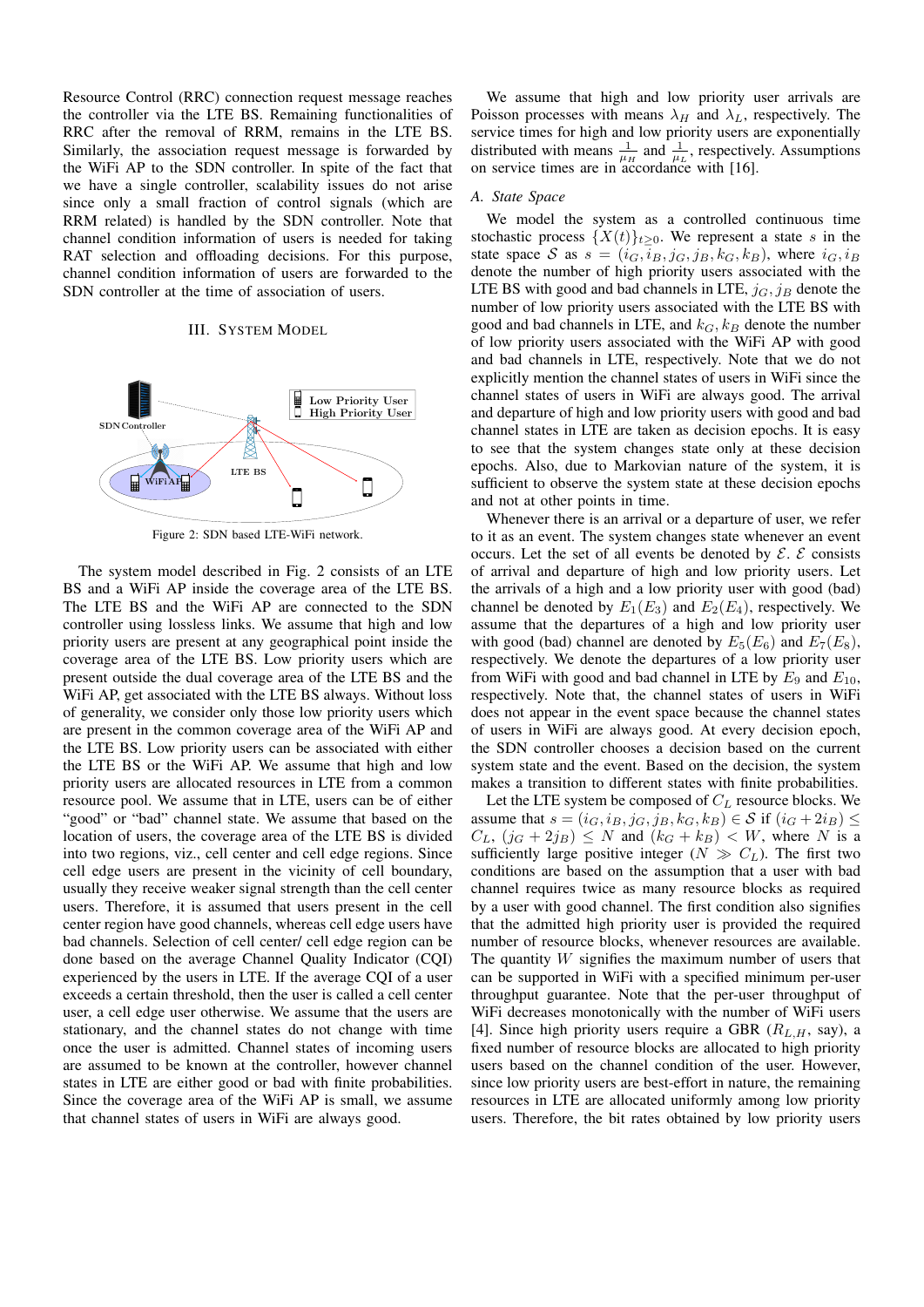(which is a function of the channel state) depend on the number of high priority users in the system. We assume that the bit rate obtained by a low priority user with bad channel is  $\frac{1}{d}(d > 1)$  times that of a low priority user with good channel, where  $d$  is a constant.

### *B. Action Space*

Let the action space (set of all possible association decisions in case of arrivals and departures) be denoted by  $A$ . Action  $A_1$ corresponds to blocking of an arriving user or doing nothing during a departure. Actions  $A_2$  and  $A_3$  refer to association with LTE and WiFi, respectively. Action  $A_4$  accepts a high priority user in LTE and offloads a low priority user with bad channel to WiFi. Action  $A_5$  offloads a low priority user with bad (good) channel from LTE (WiFi) to WiFi (LTE) upon the departure of a user from WiFi (LTE). Action  $A_6$ accepts a high priority user in LTE and offloads a low priority user with good channel to WiFi. Action  $A_7$  offloads a low priority user with good (bad) channel from LTE (WiFi) to WiFi (LTE) upon the departure of a user from WiFi (LTE). In case of high priority user arrivals, the feasible action set is  $\{A_1, A_2, A_4, A_6\}$ . In case of low priority user arrivals, the feasible action set is  $\{A_2, A_3\}$ . In case of departures, the feasible action set comprises  $A_1$ ,  $A_5$  and  $A_7$ , respectively. Note that blocking is a feasible action for high priority users only when the system is non-empty. On the contrary, low priority users are blocked only when  $(j_G + 2j_B)$  becomes equal to N.

## *C. Transition Probabilities*

From each state  $s \in \mathcal{S}$  and under each feasible action  $a \in \mathcal{S}$ , the system moves to a different state  $s' \in S$  with a positive probability  $p_{ss'}(a)$ . Let the sum of arrival and service rates of users in state  $s = (i_G, i_B, j_G, j_B, k_G, k_B)$  be denoted by  $v(i_G, i_B, j_G, j_B, k_G, k_B)$ . Therefore,

$$
v(i_G, i_B, j_G, j_B, k_G, k_B) = \lambda_H + \lambda_L + (i_G + i_B)\mu_H
$$
  
+ 
$$
(j_G + j_B + k_G + k_B)\mu_L.
$$

Let  $\hat{s} = (i'_G, i'_B, j'_G, j'_B, k'_G, k'_B)$  and  $e_{\{i: 1 \le i \le 6\}}$  be a set of 6 dimensional vectors with all elements being zero except the  $i^{\text{th}}$  element being '1'. Then,

$$
p_{ss'}(a) = \begin{cases} \frac{\lambda_{HPg}}{v(i'_G,i'_B,j'_G,j'_B,k'_G,k'_B)}, & s' = \hat{s}, \\ \frac{\lambda_{H}(1-p_g)}{v(i'_G,i'_B,j'_G,j'_B,k'_G,k'_B)}, & s' = \hat{s}, \\ \frac{\lambda_{LPg}}{v(i'_G,i'_B,j'_G,j'_B,k'_G,k'_B)}, & s' = \hat{s}, \\ \frac{\lambda_{LPg}}{v(i'_G,i'_B,j'_G,j'_B,k'_G,k'_B)}, & s' = \hat{s}, \\ \frac{\lambda_{LPg}}{v(i'_G,i'_B,j'_G,j'_B,k'_G,k'_B)}, & s' = \hat{s} - e_1, \\ \frac{\hat{i}'_G\mu_{H}}{v(i'_G,i'_B,j'_G,j'_B,k'_G,k'_B)}, & s' = \hat{s} - e_2, \\ \frac{\hat{i}'_G\mu_{H}}{v(i'_G,i'_B,j'_G,j'_B,k'_G,k'_B)}, & s' = \hat{s} - e_3, \\ \frac{\hat{j}'_G\mu_{L}}{v(i'_G,i'_B,j'_G,j'_B,k'_G,k'_B)}, & s' = \hat{s} - e_4, \\ \frac{\hat{j}'_G\mu_{L}}{v(i'_G,i'_B,j'_G,j'_B,k'_G,k'_B)}, & s' = \hat{s} - e_5, \\ \frac{\hat{k}'_G\mu_{L}}{v(i'_G,i'_B,j'_G,j'_B,k'_G,k'_B)}, & s' = \hat{s} - e_6, \end{cases}
$$

where  $p<sub>q</sub>$  denotes the probability that the channel state of the arriving user in LTE is good. Values of  $i'_G, i'_B, j'_G, j'_B, k'_G, k'_B$ 

as a function of different actions a (conditioned on events  $E_l$ ) are described in Table I.

Table I: Transition Probability Table.

| $a E_l $                                            | $(i'_G,i'_B,j'_G,j'_B,k'_G,k'_B)$        |
|-----------------------------------------------------|------------------------------------------|
| $A_1 \mathcal{E} \cap (E_2 \cup E_4)^{\complement}$ | $(i_G, i_B, j_G, j_B, k_G, k_B)$         |
| $A_2 E_1$                                           | $(i_G+1, i_B, j_G, j_B, k_G, k_B)$       |
| $A_2 E_2$                                           | $(i_G, i_B, j_G + 1, j_B, k_G, k_B)$     |
| $A_2 E_3$                                           | $(i_G, i_B + 1, j_G, j_B, k_G, k_B)$     |
| $A_2 E_4$                                           | $(i_G, i_B, j_G, j_B + 1, k_G, k_B)$     |
| $A_3 E_2$                                           | $(i_G, i_B, j_G, j_B, k_G + 1, k_B)$     |
| $A_3 E_4$                                           | $(i_G, i_B, j_G, j_B, k_G, k_B + 1)$     |
| $A_4 E_1$                                           | $(i_G+1, i_B, j_G, j_B-1, k_G, k_B+1)$   |
| $A_4 E_3$                                           | $(i_G, i_B+1, j_G, j_B-1, k_G, k_B+1)$   |
| $A_5 (E_5\cup\ldots\cup E_8)$                       | $(i_G, i_B, j_G + 1, j_B, k_G - 1, k_B)$ |
| $A_5 (E_9 \cup E_{10})$                             | $(i_G, i_B, j_G, j_B - 1, k_G, k_B + 1)$ |
| $A_6 E_1 $                                          | $(i_G+1, i_B, j_G-1, j_B, k_G+1, k_B)$   |
| $A_6 E_3 $                                          | $(i_G, i_B+1, j_G-1, j_B, k_G+1, k_B)$   |
| $A_7 (E_5\cup\ldots\cup E_8)$                       | $(i_G, i_B, j_G, j_B+1, k_G, k_B-1)$     |
| $A_7 (E_9 \cup E_{10})$                             | $(i_G, i_B, j_G - 1, j_B, k_G + 1, k_B)$ |

#### *D. Rewards and Costs*

Depending on the system state and the action chosen, a finite amount of reward is obtained. In WiFi, the total throughput depends on the total load of WiFi comprising low priority users both with good and bad channels in LTE. Let  $R_{W,D}(k)$ denote the per-user throughput of  $k$  users in WiFi under full buffer traffic model [4].  $R_{W,D}(k)$  is a function of success and collision probabilities which arise due to the contention-based medium access of WiFi users and slot times for idle, busy (due to collision) and successful transmissions. Let the reward rate in state s and under action a be denoted by  $r(s, a)$ . The reward rate under a state-action pair is the sum of throughput of users in LTE and WiFi under the action. Let us define

$$
R(i_G, i_B, j_G, j_B, k_G, k_B) = (i_G + i_B)R_{L,H}
$$
  
+ 
$$
\frac{(C_L - i_G - 2i_B)}{(j_G + j_B)}(j_G + \frac{j_B}{d})R_{L,L}1_{(j_G + j_B) > 0}
$$
 (1)  
+ 
$$
(k_G + k_B)R_{W,D}(k_G + k_B),
$$

where  $R_{L,L}$  is the data rate corresponding to a single resource block in LTE for low priority data users with good channel state. The exhaustive description of reward rates in state s under different event-action pairs is provided in Table II.

| $(a E_l)$                              | r(s,a)                                        |
|----------------------------------------|-----------------------------------------------|
| $(A_1 \cup_{E_i \in \mathcal{E}} E_i)$ | $R(i_G, i_B, j_G, j_B, k_G, k_B)$             |
| $(A_2 E_1)$                            | $R(i_G+1, i_B, j_G, j_B, k_G, k_B)$           |
| $(A_2 E_2)$                            | $R(i_G, i_B, j_G + 1, j_B, k_G, k_B)$         |
| $(A_2 E_3)$                            | $R(i_G, i_B + 1, j_G, j_B, k_G, k_B)$         |
| $(A_2 E_4)$                            | $R(i_G, i_B, j_G, j_B + 1, k_G, k_B)$         |
| $(A_3 E_2)$                            | $R(i_G, i_B, j_G, j_B, k_G + 1, k_B)$         |
| $(A_3 E_4)$                            | $R(i_G, i_B, j_G, j_B, k_G, k_B + 1)$         |
| $(A_4 E_1)$                            | $R(i_G+1, i_B, j_G, j_B-1, k_G, k_B+1)$       |
| $(A_4 E_3)$                            | $R(i_G, i_B+1, j_G, j_B-1, k_G, k_B+1)$       |
| $(A_5 E_5\cup\ldots\cup E_8)$          | $R(i_G, i_B, j_G + 1, j_B, k_G - 1, k_B)$     |
| $(A_5 E_9 \cup E_{10})$                | $R(i_G, i_B, j_G, j_B-1, k_G, k_B+1)$         |
| $(A_6 E_1)$                            | $R(i_G+1, i_B, j_G-1, j_B, k_G+1, k_B)$       |
| $(A_6 E_2)$                            | $R(i_G, i_B + 1, j_G - 1, j_B, k_G + 1, k_B)$ |
| $(A_7 E_5\cup\ldots\cup E_8)$          | $R(i_G, i_B, j_G, j_B+1, k_G, k_B-1)$         |
| $(A_7 E_9\cup E_{10})$                 | $R(i_G, i_B, j_G - 1, j_B, k_G + 1, k_B)$     |

Table II: Reward Rate Table.

We consider two types of cost functions, due to blocking and offloading, respectively. Let the cost rate for blocking and offloading in state s under action a be denoted by  $c_b(s, a)$  and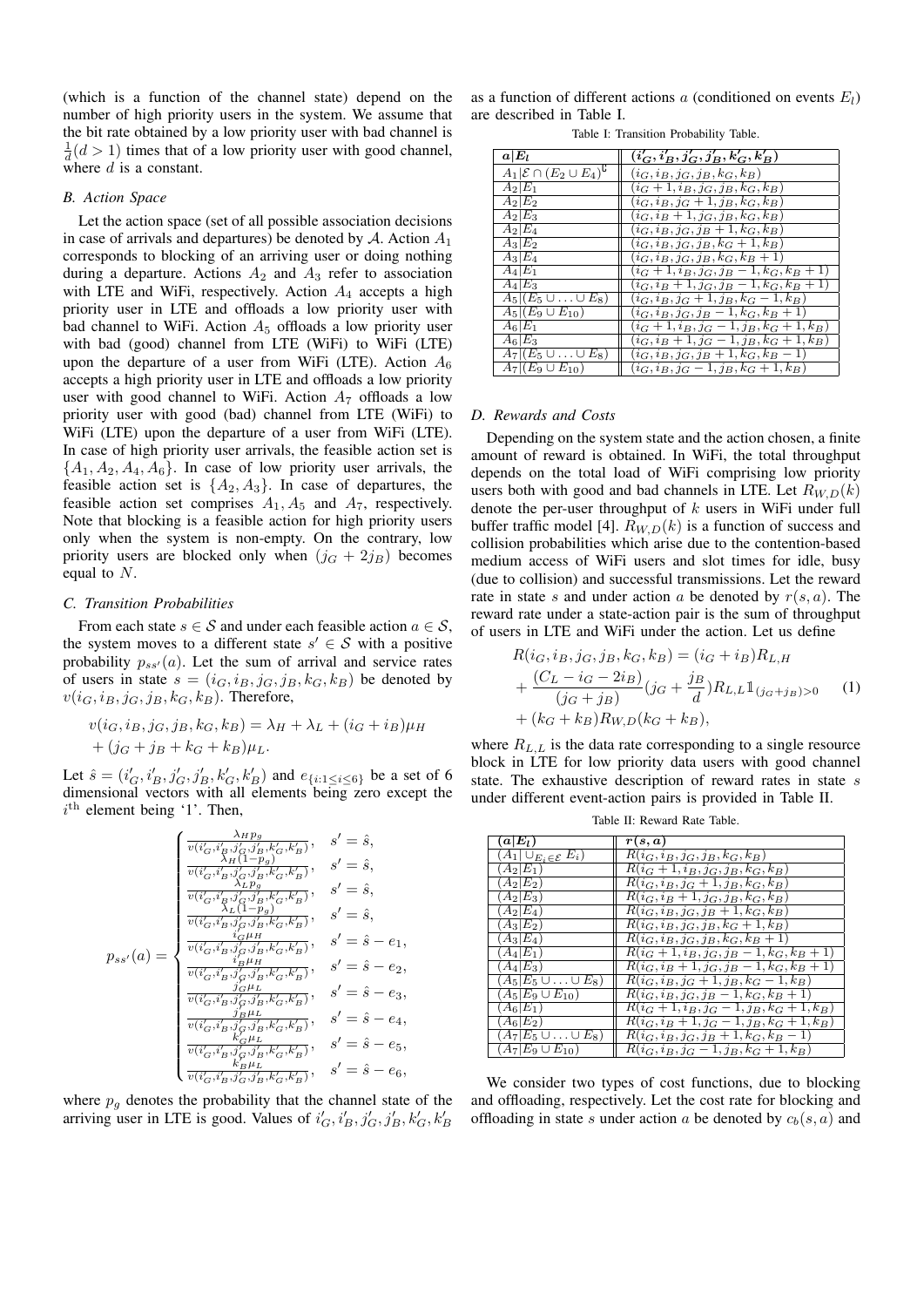$c<sub>o</sub>(s, a)$ , respectively. Whenever the SDN controller blocks one high priority user,  $c_b(s, a)$  is unity, else it is zero. Therefore,

$$
c_b(s, a) = \begin{cases} 1, & \text{if high priority users are blocked,} \\ 0, & \text{otherwise.} \end{cases}
$$

Whenever the SDN controller offloads one low priority user from one RAT to another,  $c_o(s, a)$  is unity, else it is zero.

$$
c_o(s, a) = \begin{cases} 1, & \text{if } a = (A_4 || \dots || A_7), \\ 0, & \text{otherwise.} \end{cases}
$$

### IV. PROBLEM FORMULATION & SOLUTION TECHNIQUES

We aim to determine a *policy* for the association of high and low priority users which maximizes the total system throughput subject to constraints on the blocking probability of high priority users and the offloading probability of low priority users. A policy is a mapping from a state to an action specifying which action is to be chosen in a state. The problem can be formulated as a CMDP problem. Since arrivals and departures of high and low priority users can occur at any arbitrary time, the considered problem is continuous time in nature. In this case, a *stationary randomized* optimal policy, i.e., a mixture of pure policies with corresponding probabilities, exists [17].

## *A. Problem Formulation*

Let the set of memoryless policies be denoted by  $M$ . We assume that the Markov chains induced by memoryless policies are unichain to guarantee a unique stationary distribution. Let the average reward, the cost due to blocking of high priority users and the cost due to offloading of low priority users over infinite horizon under policy  $M \in \mathcal{M}$  be denoted by  $V^M$ ,  $C^{B,M}$  and  $C^{O,M}$ , respectively. Let the total reward, the cost due to blocking and the cost due to offloading till time  $t$  be denoted by  $R(t)$ ,  $C_B(t)$  and  $C_O(t)$ , respectively. The CMDP problem can be described as follows,

Maximize: 
$$
V^M = \lim_{t \to \infty} \frac{1}{t} \mathbb{E}_M[R(t)],
$$
  
\nsubject to:  $C^{B,M} = \lim_{t \to \infty} \frac{1}{t} \mathbb{E}_M[C_B(t)] \le B_{\text{max}}$  and (2)  
\n $C^{O,M} = \lim_{t \to \infty} \frac{1}{t} \mathbb{E}_M[C_O(t)] \le O_{\text{max}},$ 

where  $\mathbb{E}_M$  is the expectation operator under policy M and  $B_{\text{max}}$ ,  $O_{\text{max}}$  denote the constraints on the blocking probability of high priority users and the offloading probability of low priority users, respectively. Since the optimal policy is stationary, the limits in Equation (2) exist.

# *B. Conversion to Discrete-Time MDP and Lagrangian Approach*

Optimal policy can be obtained using Relative Value Iteration Algorithm (RVIA) [18]. However, before that, we need to adopt Lagrangian approach [17]. For fixed values of Lagrange Multiplier (LM)  $\beta_b$  and  $\beta_o$ , the equivalent unconstrained reward function is given by

$$
r(s, a; \beta_b; \beta_o) = r(s, a) - \beta_b c_b(s, a) - \beta_o c_o(s, a).
$$

Using DP, the optimality equation for the considered Semi-Markov Decision Process (SMDP)  $\forall s, s' \in S$  is

$$
V(s) = \max_{a} [r(s, a; \beta_b; \beta_o) + \sum_{s'} p_{ss'}(a) V(s') - \rho \bar{t}(s, a)],
$$

where  $V(s)$ ,  $\rho$ ,  $\bar{t}(s, a)$  represent the value function of state  $s \in$  $S$ , the optimal average reward of the system and the mean transition time for state  $s$  and action  $a$ , respectively. Since the sojourn times are known to be exponential, this becomes a special case of continuous time controlled Markov chain, and therefore, the following equation holds.

$$
0 = \max_{a} [r(s, a; \beta_b; \beta_o) - \rho + \sum_{s'} q(s'|s, a)V(s')], \quad (3)
$$

where  $q(s'|s, a)$  are controlled transition rates which satisfy  $q(s'|s, a) \geq 0$ , for  $s' \neq s$  and  $\sum_{s'} q(s'|s, a) = 0$ . Scaling the transition rates by a positive scalar quantity is equivalent to time scaling. This scales the average reward for every policy without changing the optimal policy. Therefore, we assume (without loss of generality) that  $-q(s|s, a) \in (0, 1)$ ,  $\forall a$ . This implies that  $q(s'|s, a) \in [0, 1]$  for  $s' \neq s$ . We add  $V(s)$  to both sides of Equation (3) to obtain the following equation for an equivalent discrete-time MDP ( ${X_n}$  say) with controlled transition probabilities  $p_{ss'}(a)$ .

$$
V(s) = \max_{a} [r(s, a; \beta_b; \beta_o) - \rho + \sum_{s'} p_{ss'}(a)V(s')], \quad (4)
$$

where  $p_{ss'}(a) = q(s'|s, a)$  for  $s' \neq s$  and  $p_{ss'}(a) = 1 +$  $q(s'|s,a)$  for  $s' = s$ . For the rest of the paper, instead of the original continuous-time MDP, we focus on the obtained equivalent discrete-time MDP in Equation (4).

For fixed  $\beta_b$  and  $\beta_o$ , we can use RVIA to solve the unconstrained maximization problem in Equation (4) using the following equation.

$$
V_{n+1}(s) = \max_{a} [r(s, a; \beta_b; \beta_o) + \sum_{s'} p_{ss'}(a) V_n(s') - V_n(s^*)],
$$
\n(5)

where  $V_n(s)$  is the value function estimate of state s after *n* iterations, and  $s^*$  is a fixed state. We aim to obtain the the optimal values for  $\beta_b$  and  $\beta_o$ , viz.,  $\beta_b^*$  and  $\beta_o^*$ , which maximize the average reward subject to cost constraints. The following equations describe gradient descent routines to update the values of  $\beta_b$  and  $\beta_o$  in  $k^{\text{th}}$  iteration.

$$
\beta_{b,k+1} = \beta_{b,k} + \frac{1}{k} (B^{\pi_{\beta_{b,k}}} - B_{\max}),
$$
  

$$
\beta_{o,k+1} = \beta_{o,k} + \frac{1}{k} (O^{\pi_{\beta_{o,k}}} - O_{\max}),
$$

where  $\beta_{b,k}, \beta_{o,k}$  are the values of  $\beta_b$  and  $\beta_o$  in  $k^{\text{th}}$  iteration, and  $B^{\pi_{\beta_{b,k}}}$ ,  $O^{\pi_{\beta_{o,k}}}$  denote the high priority user blocking probability and the low priority user offloading probability in  $k<sup>th</sup>$  iteration, respectively. Note that the optimal policy for the considered CMDP is a randomized policy with randomizations in at most two states [19].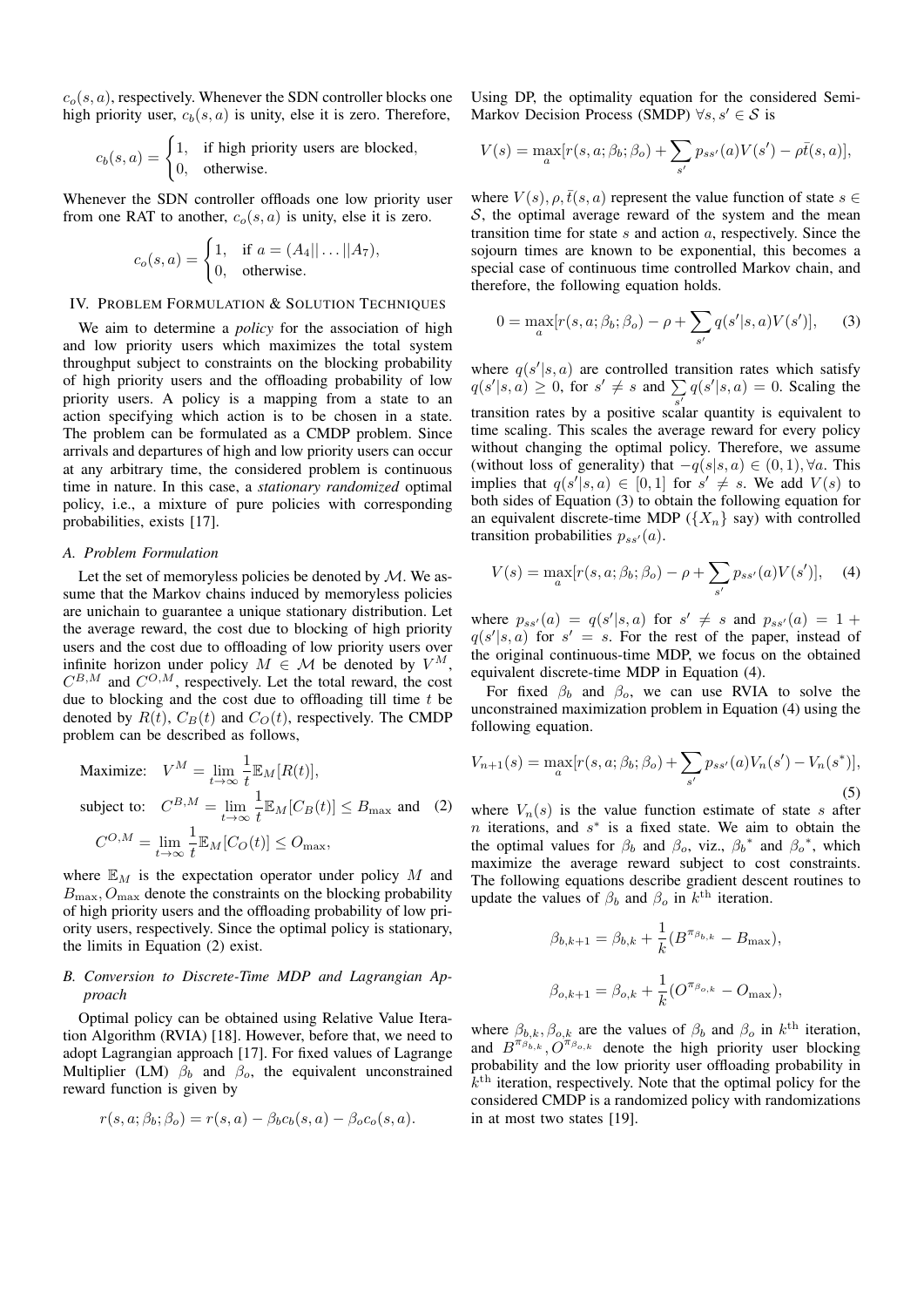#### V. PROPOSED RAT SELECTION ALGORITHM

In Section IV, maximization of the total system throughput subject to constraints on the high priority user blocking probability and the low priority user offloading probability is formulated as a CMDP problem which can be solved using DP techniques. However, DP based methods suffer from the curse of dimensionality. For example, in traditional policy iteration [18], the computational complexity is  $O(|\mathcal{A}|^{|S|})$  which is exponential in the cardinality of the state space. Furthermore, computation of the optimal policy requires the knowledge of the state transition probabilities which are governed by the statistics of arrival processes of high and low priority users. In practice, the statistics of arrival processes may be unknown. Although learning based approaches [11] which do not require the knowledge of statistics of arrival processes may be adopted, usually their convergence rate is very slow. To address these issues, we propose a low-complexity algorithm which is practically implementable. Moreover, it does not need the knowledge of the statistics of arrival processes.

## *A. Myopic with Constraint Satisfaction Algorithm*

In this subsection, we propose an algorithm which is myopic in the sense that it only optimizes based on the current reward and does not look into the future utility. However, the proposed algorithm, called Myopic with Constraint Satisfaction Algorithm (MCSA), satisfies the associated constraints on the blocking probability of high priority users and the offloading probability of low priority users. The complete description of MCSA is provided in Algorithm 1.

We first determine the event in the current decision epoch. Then, we determine the best action (denoted by  $a^*$ ) based on the current reward (Line 4). If the current event is low priority user arrival (event  $E_2$  and  $E_4$ ), then irrespective of the channel condition of the incoming user, we always choose the action  $a^*$ . Since the feasible actions  $(A_2 \text{ and } A_3)$  in case of low priority user arrivals neither affect the blocking probability of high priority users nor affect the offloading probability of low priority users, we always act in a myopic manner. However, if the current event is high priority user arrival (event  $E_1$  and  $E_3$ ), then we initially increment the counter corresponding to the number of high priority user arrivals (denoted by  $A_H$ ). If the current value of blocking probability (denoted by  $B_H$ ) is less than the specified constraint  $B_{\text{max}}$ , then we block the arriving high priority user (Line 16). Note that, we keep a small margin  $\epsilon_B$  on  $B_{\text{max}}$  to ensure that in the long run the system operates below  $B_{\text{max}}$ . However, if  $B_H$  is more than  $B_{\text{max}} - \epsilon_B$  and the current value of the offloading probability of low priority users (denoted by  $O_L$ ) is less than the specified constraint  $O_{\text{max}}$ , then we always choose the action  $a^*$  (Line 11). If the current value of  $O<sub>L</sub>$  violates the constraint, then  $A_2$  is selected (Line 12) since choosing  $A_4$  or  $A_6$  may further increase the value of  $O_L$ . Similar to  $B_{\text{max}}$ , we keep a small margin  $\epsilon_O$  on  $O_{\text{max}}$ . Based on whether action involving blocking  $(A_1)$  or offloading  $(A_4$  and  $A_6$ ) is chosen (denoted by  $F_B$  and  $F_O$ , respectively), we update the current value of  $B_H$  and  $O_L$  (Line 20 and 21). Similar procedures are followed in case of departures, where the corresponding counter (denoted by  $D$ ) is updated, and depending on the value

# Algorithm 1 Myopic with Constraint Satisfaction Association Algorithm.

```
Input: R_{L,H}, R_{L,L}, R_W(.), B_{\text{max}}, O_{\text{max}}.
 1: Initialize A_H \leftarrow 0, D \leftarrow 0, B_H \leftarrow 0, O_L \leftarrow 0, F_B \leftarrow 0and F_O \leftarrow 0.
 2: while TRUE do
 3: Determine the event E in the current decision epoch.
 4: Set a^* \leftarrow \arg \max_{s} r(s, a).
 5: if (E = E_2 || E_4) then
 6: Choose action a = a^*.
 7: else if (E = E_1 || E_3) then
 8: A_H \leftarrow A_H + 1.<br>9: if B_H > (B_{\text{max}})if B_H > (B_{\text{max}} - \epsilon_B) then
10: procedure HP–CONSTRAINT–VIOLATION
11: If O_L < (O_{\text{max}} - \epsilon_O) choose a = a^*.
12: Else choose a = A_2.
13: F_0 \leftarrow I_{\{a = A_4 | |A_6\}}.<br>14: end procedure
                end procedure
15: else
16: Choose action a = A_1.
17: end if
18: procedure UPDATE–BP–OP
19: F_B \leftarrow I_{\{a=A_1\}}.
20: B_H \leftarrow \frac{B_H A_H + F_B}{(A_H + 1)}.
21: O_L \leftarrow \frac{O_L(A_H + D) + F_O}{(A_H + D + 1)}.
22: end procedure
23: else
24: procedure DEPARTURE–POLICY
25: D \leftarrow D + 1.
26: If O_L < (O_{\text{max}} - \epsilon_O), choose a = a^*.
27: Else choose a = A_1.
28: F_0 \leftarrow I_{\{a=A_5 \mid |A_7\}}29: O_L \leftarrow \frac{O_L(A_H+D)+F_O}{(A_H+D+1)}.
30: end procedure
31: end if
32: end while
```
of  $O<sub>L</sub>$ , actions are selected (Line 25-27). Based on whether  $A_5$  or  $A_7$  is chosen,  $O_L$  is updated (Line 28-29). Note that unlike DP methods, MCSA does not require the knowledge of transition probabilities of the underlying model.

## *B. Complexity Analysis*

In this subsection, we analyze the computational and storage complexities of the optimal policy and the proposed MCSA. The optimal policy needs to store the optimal action corresponding to every state, resulting in a storage complexity of  $O(|\mathcal{S}|)$ . Also, the computation of the optimal policy using traditional policy iteration [18] involves a worst case complexity of  $O(|A|^{|S|})$  since the total number of feasible policies is  $|A|^{|S|}$ . Therefore, it is very cumbersome to compute the optimal policy using traditional DP methods.

In the case of MCSA, whenever an event occurs, we need to compute the best action  $a^*$ . Therefore, the per-iteration computational complexity of MCSA is  $O(|A|)$ . MCSA requires to store the running values of  $A_H$ , D,  $B_H$  and  $O_L$ . However, it does not need to store any information regarding the state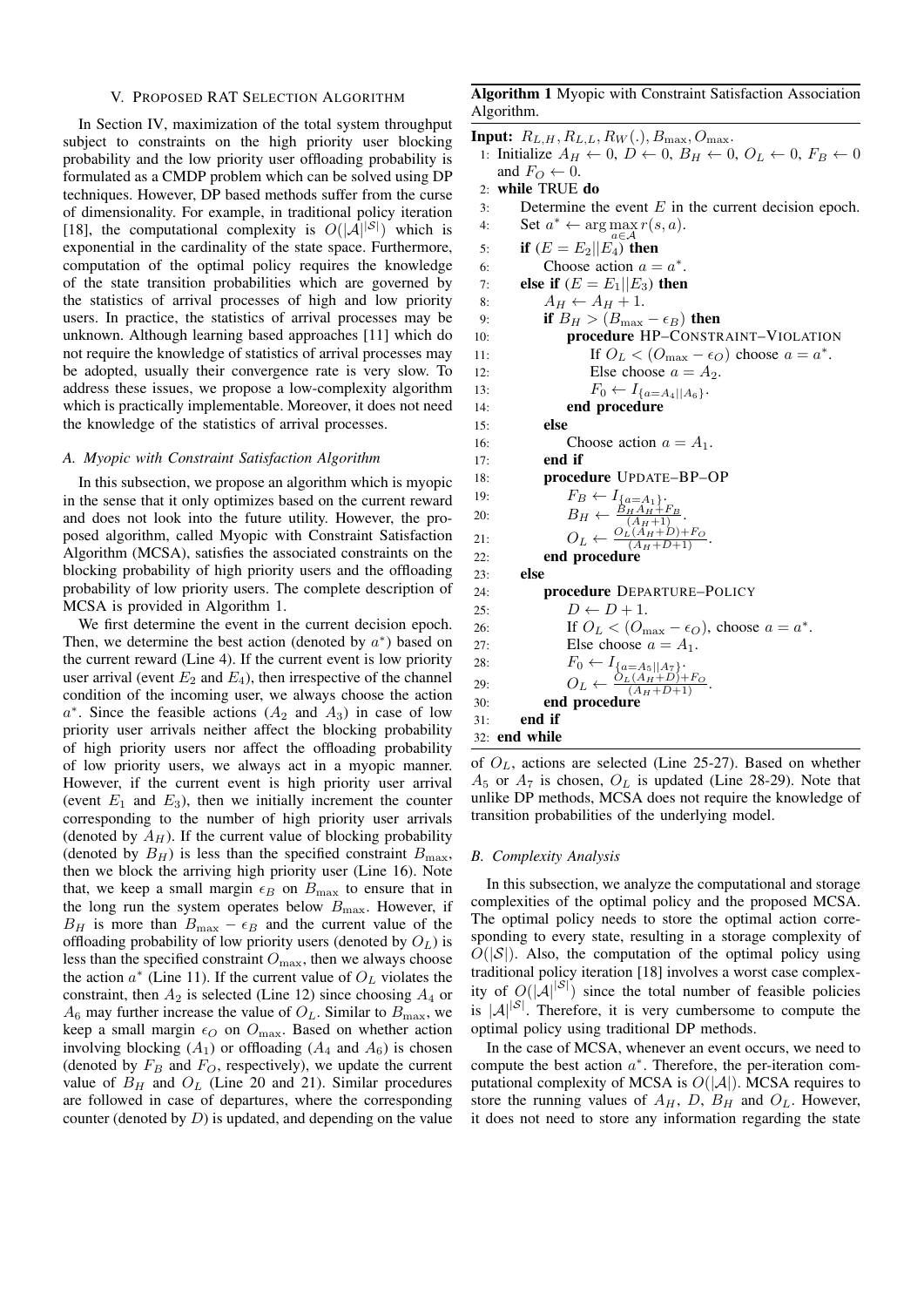space. Therefore, the resulting storage complexity is  $O(1)$ , which is significantly better than that of the optimal policy.

## VI. SIMULATION RESULTS

In this section, we implement the proposed algorithm in an SDN based evaluation platform built by us using ns-3. We observe the performance of MCSA in terms of the blocking probability of high priority users, the offloading probability of low priority users and the total system throughput and compare with those of the optimal policy.

## *A. Simulation Setup and Methodology*

We setup an evaluation platform (based on ns-3) which provides a framework to simulate the SDN controller based integrated control of LTE and WiFi networks. To this end, we restructure few existing modules present in ns-3. We create an SDN controller node which has two interfaces towards the LTE BS and the WiFi AP, respectively, over Internet Protocol (IP) connections. RRM functionalities present in the LTE BS are moved to the SDN controller. RRM related control signals in LTE and control signals in WiFi are forwarded to the SDN controller. However, data plane traffic is routed directly from the LTE BS to the gateway. To enable the communication between the LTE BS and the SDN controller, an application is developed. The application sends the control messages encapsulated in another control message with suitable headers. Whenever an event (arrival/departure of users) occurs, a control packet is sent from the user to the BS/AP which forwards the packet to the SDN controller, The SDN controller then chooses an action according to the implemented algorithm.

The considered network model comprises a 3GPP LTE BS and an IEEE 802.11g WiFi AP inside the coverage area of the LTE BS. Users are assumed to be stationary. We consider that the radius of the coverage area of the WiFi AP is approximately 30 m. The distance between the LTE BS and the WiFi AP is approximately 50 m. We assume that the WiFi AP is deployed by the cellular operators, and hence, the interworking is trusted in nature. LTE and WiFi network parameters summarized in Tables III and IV, are chosen based on 3GPP [20]- [21] models and saturation throughput [4] IEEE 802.11g WiFi [22] model. In simulations, we assume that the maximum data rate which a low priority user can obtain is 10 Mbps due to bottleneck in the access network. We set  $B_{\text{max}} = O_{\text{max}} = 0.05, \epsilon_B = \epsilon_O = 0.01.$ 

| Parameter                              | Value                              |
|----------------------------------------|------------------------------------|
| High priority user capacity            | 4 users                            |
| Bit rate of a high priority user       | 20 kbps                            |
| Voice packet payload                   | 50 bits                            |
| Data packet payload                    | 600 bits                           |
| Tx power for BS and MS                 | 46 dBm and 23 dBm                  |
| Noise figure for BS and MS             | 5 dB and 9 dB                      |
| Antenna height for BS and MS           | $32 \text{ m}$ and $1.5 \text{ m}$ |
| Antenna type for BS and MS             | Isotropic Antenna                  |
| Path loss $(R \text{ in } \text{kms})$ | $128.1 + 37.6 \log(R)$             |
| Multi-path fading                      | Extended Pedestrian A model [23]   |

Table III: LTE Network Model.

#### *B. High Priority Arrival Rate Variation*

Fig. 3a describes the high priority user blocking probability of the proposed algorithm and the optimal policy. As

#### Table IV: WiFi Network Model.

| <b>Parameter</b>                                        | Value                  |
|---------------------------------------------------------|------------------------|
| Channel bit rate                                        | 54 Mbps                |
| <b>UDP</b> header                                       | $224$ bits             |
| Packet payload                                          | 1500 bytes             |
| Slot duration                                           | $20 \mu s$             |
| Short inter-frame space (SIFS)                          | $10\mu s$              |
| Distributed Coordination Function IFS (DIFS)            | $50\mu s$              |
| Minimum acceptable per-user throughput                  | $4.5$ Mbps             |
| Tx power for AP                                         | 23dBm                  |
| Noise figure for AP                                     | 4 dB                   |
| Antenna height for AP                                   | 2.5 m                  |
| Antenna parameter                                       | Isotropic antenna      |
| Path $\overline{\text{loss}(R \text{ in } \text{kms})}$ | $140.3 + 36.7 \log(R)$ |
| Fading                                                  | Rayleigh fading        |

 $\lambda_H$  increases, the blocking probability of the optimal policy increases. Since MCSA blocks high priority users based on the value of  $B_{\text{max}}$  without considering  $\lambda_H$ , the blocking probabilities are nearly same for all  $\lambda$ <sub>H</sub>s. In Fig. 3b, we plot the low priority user offloading probabilities for the considered algorithms. The low priority user offloading probability of MCSA is a constant for all values of  $\lambda_H$  due to similar reasons as that of Fig. 3a. However, in case of optimal policy, it gradually rises with  $\lambda_H$  because actions involving offloading  $(A_4, A_5, A_6, A_7)$  are selected more frequently. However, the total system throughput of MCSA is very close to that of the optimal policy (see Fig. 3c).

#### *C. Low Priority Arrival Rate Variation*

Fig. 4a describes the high priority user blocking probability of MCSA and optimal policy. Similar to Fig. 3a, MCSA exhibits blocking probabilities which are close to the given constraint for every value of  $\lambda_L$ . In Fig. 4b, we plot the offloading probability of low priority users as a function of  $\lambda_L$ . The offloading probability of the optimal policy grows with  $\lambda_L$  since more frequently actions involving offloading are selected. MCSA provides offloading probabilities which are close to the given constraint for all values of  $\lambda_L$ . In Fig. 4c, we observe that the performance of MCSA is close to optimal in terms of the total system throughput. This happens because of the load balancing mechanism (similar to that of optimal policy) facilitated due to the centralized nature of MCSA.

#### VII. CONCLUSION

In this paper, we propose an SDN based architecture for an LTE-WiFi network and consider the optimal RAT selection problem in a system where users of multiple priorities are present. We aim to maximize the total system throughput subject to constraints on the high priority user blocking probability and the low priority user offloading probability. This problem is formulated as a CMDP problem. We then propose an algorithm for RAT selection which has low computational and storage complexities. Moreover, the proposed algorithm does not require the knowledge of the underlying transition probabilities of the model and hence, is suitable for practical implementation. Although myopic in nature, the proposed algorithm satisfies the associated constraints. To measure the performance of the proposed algorithm, we develop an SDN based evaluation platform which is implemented in ns-3. Experimental results exhibit that the proposed algorithm provides a near-optimal performance.